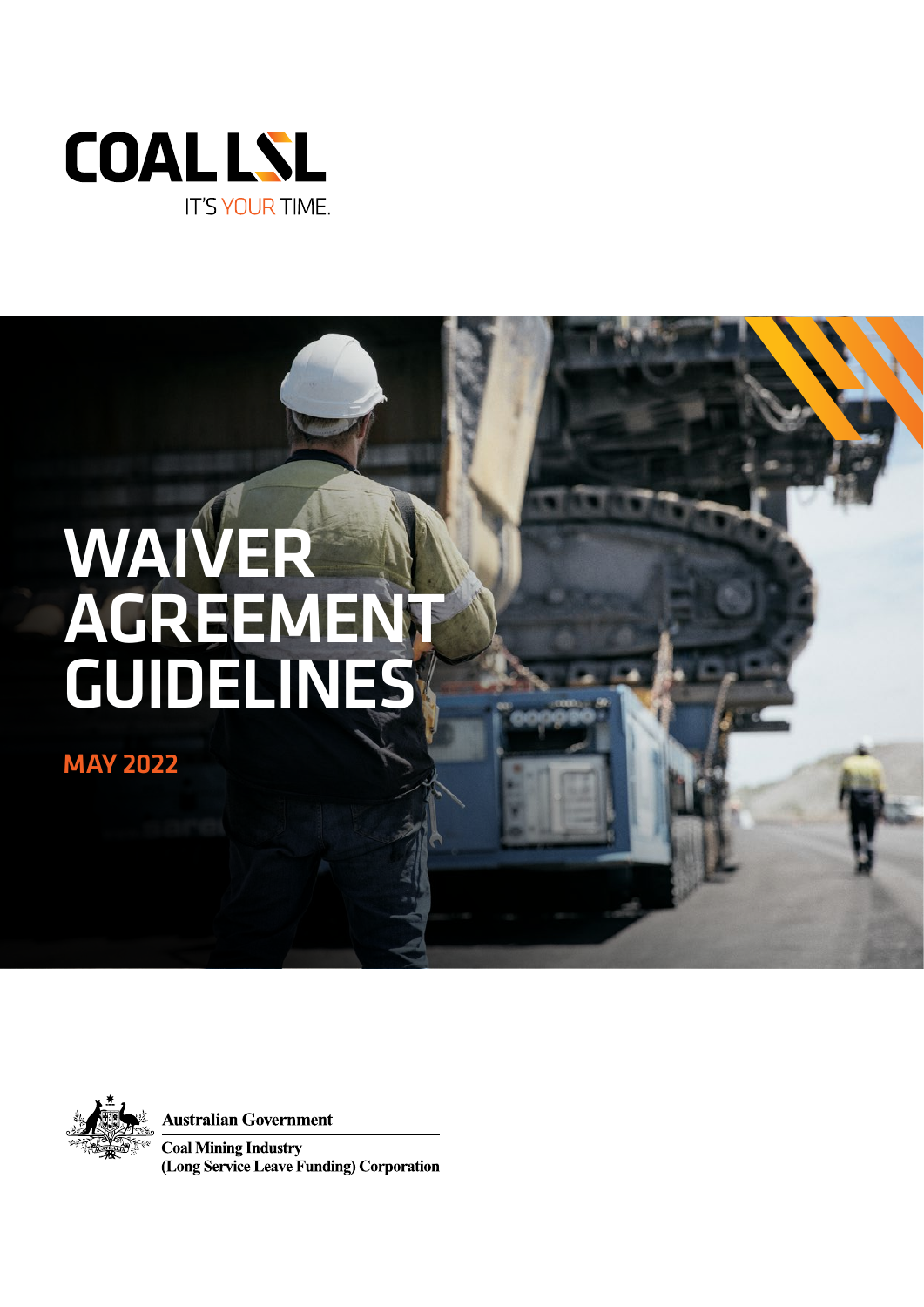## **CONTENTS**

|    | 1. Overview                                        | 3 |
|----|----------------------------------------------------|---|
|    | 2. What is a Waiver Agreement?                     | 3 |
|    | 3. Who can enter a Waiver Agreement?               | 3 |
|    | 4. Should you enter a Waiver Agreement?            | 4 |
|    | 5. Terms of your Waiver Agreement                  | 4 |
|    | 6. How a Waiver Agreement or Variation is approved | 5 |
|    | 7. Employer's ongoing requirements                 | 6 |
|    | 8. Terminating a Waiver Agreement                  | 6 |
| 9. | <b>Definitions</b>                                 | 6 |
|    | 10. Privacy Statement                              | 7 |
|    |                                                    |   |

N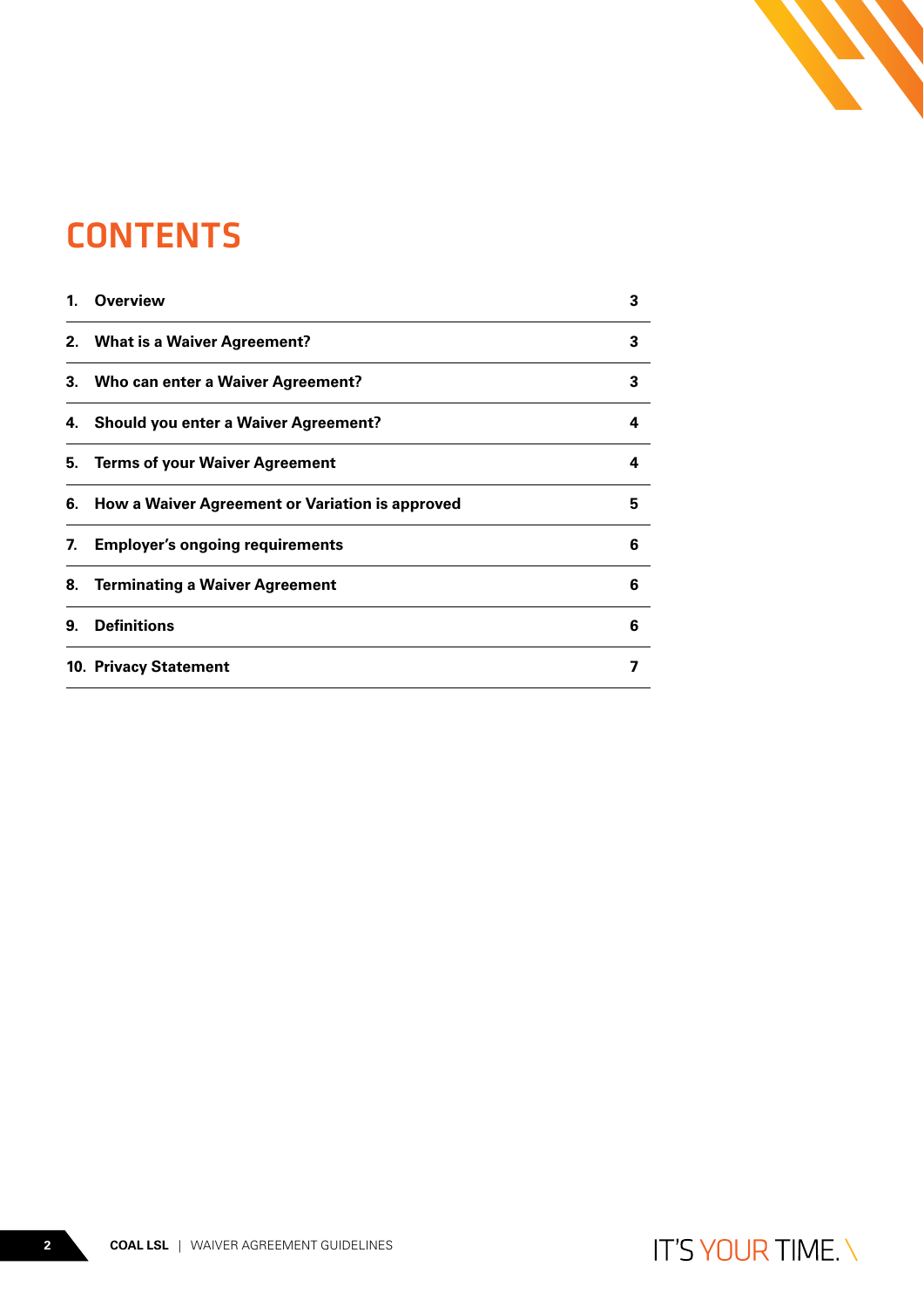<span id="page-2-0"></span>

## 1. OVERVIEW

Waiver agreements provide some Eligible Employees with an alternative to long service leave in circumstances where they are unlikely to accrue enough qualifying service to take long service leave or they are unlikely to take long service leave despite accruing the necessary qualifying service.

Instead of accruing leave, some employees can choose to receive additional remuneration or additional superannuation contributions that are (at least) equal to the amount of levy which their Employer would otherwise pay into the scheme on their behalf.

Regulation 7 of the *[Coal Mining Industry \(Long Service Leave\)](https://www.legislation.gov.au/Series/F2018L00216)*  **[Administration Regulations 2018](https://www.legislation.gov.au/Series/F2018L00216)** prescribes the categories of Eligible Employees who may enter waiver agreements with their Employers.

Waiver agreements must meet a number of legislative requirements and must be lodged with Coal LSL for approval. Coal LSL may refuse to approve a waiver agreement where it does not meet all the requirements of Coal LSL's legislation.

## 2. WHAT IS A WAIVER AGREEMENT?

A Waiver Agreement is an agreement between an Eligible Employee and Employer that requires the Employer to:

- a. Pay additional remuneration to the Eligible Employee (or as directed by the Eligible Employee); and/or
- b. Make additional contributions, for the Eligible Employee's benefit, to a superannuation fund nominated by the Eligible Employee.

This additional remuneration and/or contribution is made instead of:

- c. An Employer paying Levy; and
- d. An Eligible Employee accruing qualifying service,

under Coal LSL's scheme.

## 3. WHO CAN ENTER A WAIVER AGREEMENT?

An Eligible Employee can only enter a Waiver Agreement if the employee meets one of the following pre-conditions:

- a. Is at least 55 years of age and has no Qualifying Service; or
- b. Is at least 55 years of age and has at least 8 years of Qualifying Service; or
- c. Is a manager of a corporation that employs eligible employees in the black coal mining industry; or
- d. Is a senior professional employee engaged in the management of a corporation that employs eligible employees in the black coal mining industry; or
- e. Has an annual salary (including allowances) of at least \$174,700 as at 2017, adjusted annually based on the Consumer Price Index (being \$187,664.02 as at December 2021); or
- f. Is employed under an undergraduate placement or a work training placement.

The Waiver Agreement must identify which pre-condition is being relied upon and any lodgement of a Waiver Agreement for approval with Coal LSL must be accompanied by evidence of the key facts underpinning that pre-condition.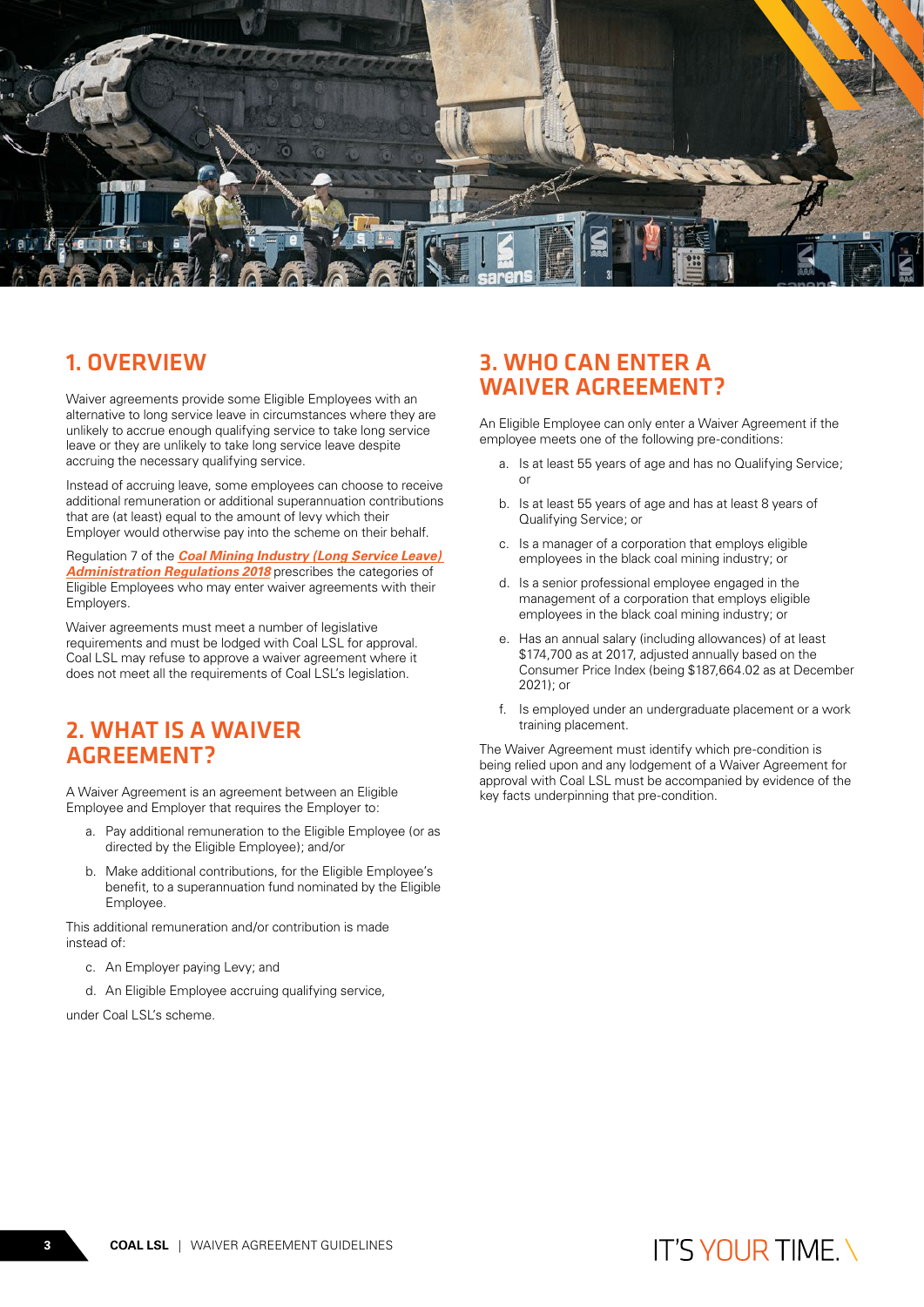

## <span id="page-3-0"></span>4. SHOULD YOU ENTER A WAIVER AGREEMENT?

#### **Waiver Agreements are voluntary**

An Eligible Employee and Employer are not required to enter into a Waiver Agreement.

#### **Impact on Employer's obligation to pay Levy**

The Employer who pays the Eligible Employee's eligible wages is not required to pay Levy for that employee while the Waiver Agreement is in effect.

#### **Impact on Eligible Employee's Qualifying Service accrual**

If an Eligible Employee is paid under the terms of a Waiver Agreement, that employee **cannot** accrue Qualifying Service under Coal LSL's scheme while the Waiver Agreement is in effect. An Employee will need to consider what impact this may have on their entitlement to long service leave under **[the](https://www.legislation.gov.au/Series/C2004A04351)  [Administration Act.](https://www.legislation.gov.au/Series/C2004A04351)** 

An Eligible Employee's entitlement to accrue Qualifying Service returns as soon as a Waiver Agreement is terminated, provided that person remains an Eligible Employee.

#### **Financial impact on parties**

The value of the additional remuneration and/or contributions an Eligible Employee receives under a Waiver Agreement or Variation must be equal to, or greater than, the amount of payroll levy that would have otherwise been payable by the Employer. However, an Eligible Employee should consider their personal circumstances and obtain their own advice before entering into a Waiver Agreement.

We recommend an Eligible Employee and their Employer separately consult their financial advisers before entering a Waiver Agreement.

#### **Providing false or misleading information**

It is a serious offence for a person (including an individual or a corporation) to provide false or misleading information or documents to Coal LSL.

## 5. TERMS OF YOUR WAIVER AGREEMENT

A Waiver Agreement or Variation is not effective until it is approved (or deemed approved) by Coal LSL.

Coal LSL requires Eligible Employees and Employers to use Coal LSL's approved **[Waiver Agreement form](https://www.coallsl.com.au/employer/waiver-agreement/)**. That approved form must also be used for a Variation. Although the approved form must be used, the Eligible Employee and Employer can still negotiate some terms including:

- The amount and nature of additional remuneration and/or contributions;
- The frequency of those payments; and
- The date the agreement takes effect.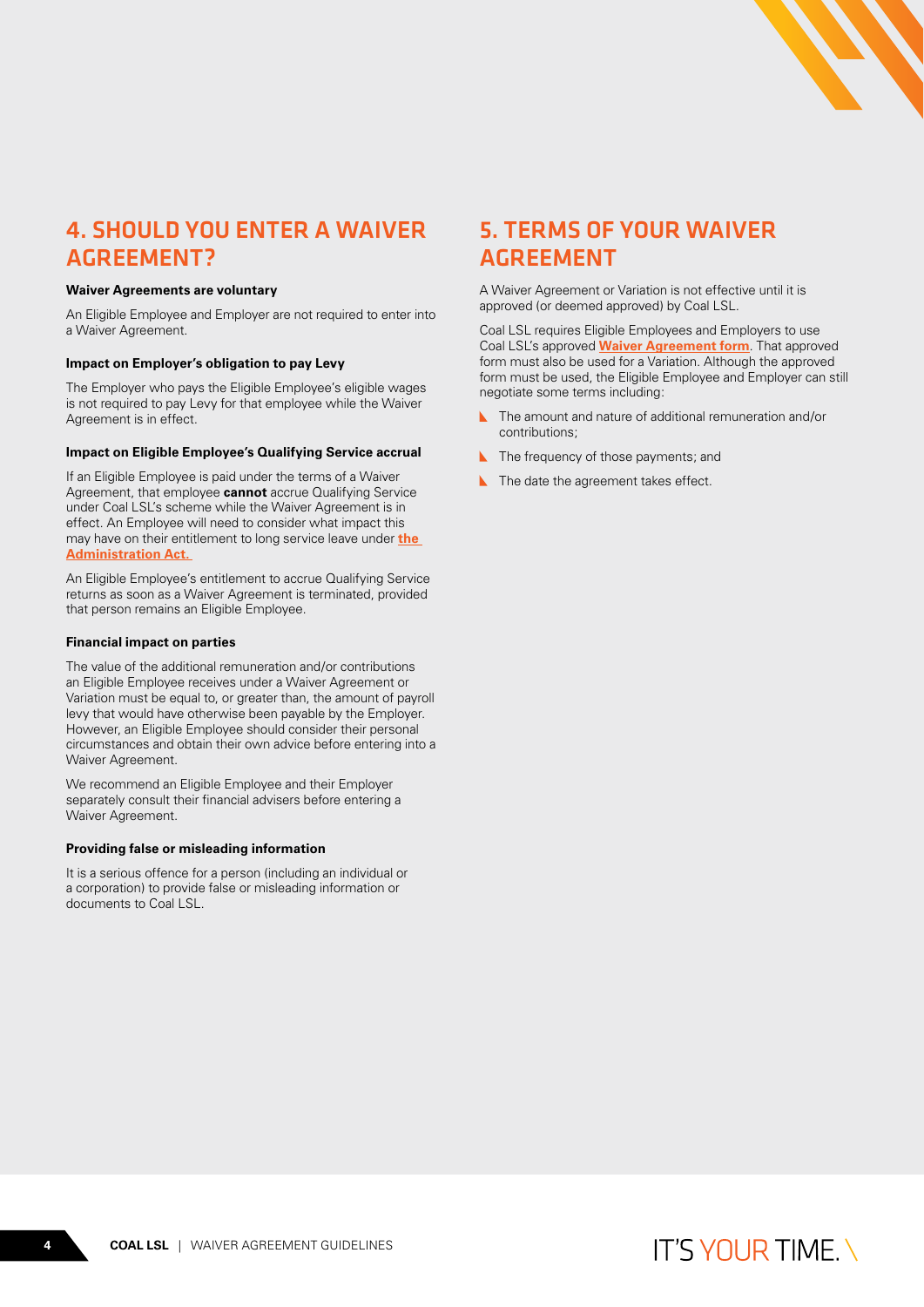<span id="page-4-0"></span>

## 6. HOW A WAIVER AGREEMENT OR VARIATION IS APPROVED

A Waiver Agreement or Variation is not effective unless it has been approved (or deemed approved) by Coal LSL.

Coal LSL cannot approve a Waiver Agreement unless:

- The Eligible Employee is a prescribed person as detailed in х part 3 of these guidelines.
- **■** The value of the additional remuneration and/or contributions in the Waiver Agreement is, and continues to be, at least equal to the amount of payroll levy the Employer otherwise would have paid.
- **N** The Waiver Agreement includes terms on how that agreement will be varied if the minimum remuneration and/or contribution requirement above no longer complies. Coal LSL's approved contract template includes a term which satisfies this condition.
- **N** The Waiver Agreement is in writing, signed, specifies the date on which the agreement is made and the date on which the agreement takes effect (being a date after the agreement is lodged with Coal LSL).
- **N** The Waiver Agreement sets out the frequency of additional payments and/or contributions.
- Coal LSL does not have reasonable grounds for believing the Waiver Agreement has not been genuinely agreed to by the parties.

To lodge a Waiver Agreement, all the following information must be **[emailed to Coal LSL](mailto:servicereview@coallsl.com.au?subject=Waiver%20Agreement%20lodgement)**:

- The executed Waiver Agreement. N
- The Eligible Employee's contract of employment, employment instrument and other documents setting out the terms of their employment.
- The Eligible Employee's last payslip (or draft first payslip if they are a new employee).
- Evidence that the Eligible Employee satisfies at least one of к the pre-conditions in Part 3 of these guidelines as follows:

| a. | Is at least 55 years of<br>age and has no Qualifying<br>Service: or<br>b. Employee is at least 55                                                                                                      | Eligible Employee's driver<br>licence, birth certificate or<br>other document issued by the<br>Commonwealth or relevant |
|----|--------------------------------------------------------------------------------------------------------------------------------------------------------------------------------------------------------|-------------------------------------------------------------------------------------------------------------------------|
|    | years of age and has at<br>least 8 years of Qualifying<br>Service; or                                                                                                                                  | State or Territory government<br>which shows the Eligible<br>Employee's date of birth.                                  |
| C. | Is a manager of a<br>corporation that employs<br>Eligible Employees in the<br>black coal mining<br>industry; or                                                                                        | The Eligible Employee's<br>employment contract.                                                                         |
| d. | Is a senior professional<br>employee engaged in the<br>management of a<br>corporation that employs<br>Eligible Employees in the<br>black coal mining<br>industry; or                                   |                                                                                                                         |
|    | e. Has an annual salary<br>(including allowances) of<br>at least \$174,700 as<br>at 2017, adjusted annually<br>based on the Consumer<br>Price Index (being<br>\$187,664.02 as at<br>December 2021); or |                                                                                                                         |
| f. | Is employed under an<br>undergraduate placement<br>or a work training                                                                                                                                  |                                                                                                                         |

Calculations showing the Eligible Employees 'eligible wages' under section 3B of the Collection Act. **[Refer to Coal LSL's Guidance Note](https://assets.ctfassets.net/w7mmu5az9koe/36Y3zvOnfIqSBbNMVQYzie/4a8c9786e806b92b04bafef68b0544be/guidance-note-on-eligible-wages-for-the-purposes-of-calculating-lsl-levy.pdf)** on how to perform these calculations.

placement.

Coal LSL will determine whether to approve or refuse a Waiver Agreement within 30 days of lodgement and will communicate this decision promptly to the Eligible Employee and Employer after that decision is made.

**NOTE:** Under section 8 of the *Privacy (Tax File Number) Rule 2015* (**[TFN Rule](https://www.legislation.gov.au/Details/F2015L00249)**), Coal LSL is unable to collect or store TFN information. TFN information displayed within evidence must be removed before emailing to Coal LSL.

## **IT'S YOUR TIME \**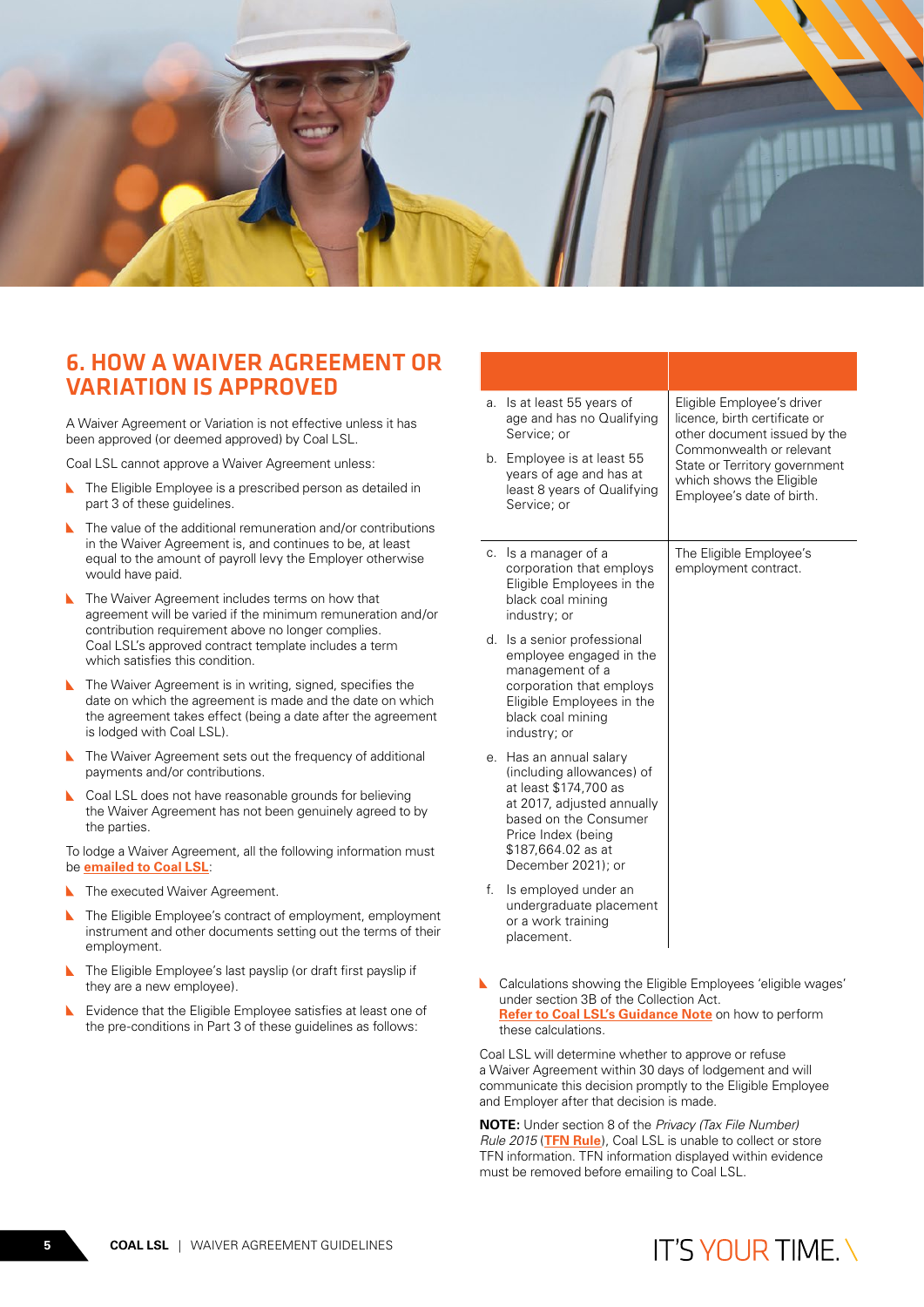## <span id="page-5-0"></span>7. EMPLOYER'S ONGOING REQUIREMENTS

All Employers must submit a monthly return to Coal LSL under section 5 of the Collection Act. Returns must be submitted even if all the Employer's Eligible Employees are subject to Waiver Agreements.

Returns are made using **[Coal LSL's Levy Advice Form](https://www.coallsl.com.au/search/?query=levy%20advice%20form)** which is available on Coal LSL's website. When reporting Eligible Employees on Waiver Agreements using the Levy Advice Form, Employers must:

- Show 'Levy Paid \$' as 0;
- Include the words 'Waiver Agreement' in the 'Comments': and
- K Record all other information relating to the Eligible Employee in the usual manner.

If a Waiver Agreement is in effect, the Employer must pay the remuneration and/or contributions in accordance with the terms of the Waiver Agreement. An Employer who fails to do so could incur a civil penalty of 60 penalty units (being \$13,320 as at October 2021) or face other remedies for contraventions set out in Part 5A Division 4 of the Administration Act.

The Employer also has an obligation to provide written notice to Coal LSL when a Waiver Agreement has been terminated. Where a Waiver Agreement terminates because an Eligible Employee is no longer employed by the Employer, Coal LSL will accept clear notice of that termination in the Levy Advice Form.

## 8. TERMINATING A WAIVER AGREEMENT

A Waiver Agreement is terminated if:

- **N** The Employer and Eligible Employee agree to terminate that agreement. An Employer may only refuse to terminate on reasonable grounds. Any agreement to terminate must be in writing, signed and must specify the date of termination; or
- Coal LSL withdraws its approval of the Waiver Agreement; or
- **N** The Eligible Employee is no longer an Eligible Employee in accordance with section 4 of the Administration Act, including if their employment is terminated.

As soon as practicable after a Waiver Agreement is terminated, the Employer must give the Corporation written notice of the termination. That Notice must state the date of termination.

### 9. DEFINITIONS

- 1. **Administration Act** means the *Coal Mining Industry (Long Service Leave) Administration Act 1992* (Cth).
- 2. **Coal LSL** means the Coal Mining Industry (Long Service Leave Funding) Corporation established under section 6 of the Administration Act.
- 3. **Collection Act** means the *Coal Mining Industry (Long Service Leave) Payroll Levy Collection Act 1992* (Cth).
- 4. **Director** means a person appointed to the Board of Directors of the Coal Mining Industry (Long Service Leave Funding) Corporation.
- 5. **Eligible Employee** means a person who is an eligible employee in accordance with section 4 of the Administration Act.
- 6. **Employer** means a person (including a corporation) that employs, or that contemplates employing, an Eligible Employee.
- 7. **Levy** means Levy under section 4 of the *Coal Mining Industry (Long Service Leave) Payroll Levy Act 1992* (Cth).
- 8. **Levy Advice Form** means the form published on Coal LSL's website for submitting returns under section 5 of the Collection Act.
- 9. **Long Service Leave** means the period of long service leave an Eligible Employee is entitled to under the Administration Act and associated instruments.
- 10. **Qualifying Service** means a period during which an employee is an Eligible Employee of one or more employers, but does not include certain periods set out in section 39A(2) of the Administration Act.
- 11. **Variation** means a variation of a Waiver Agreement under section 39BA of the Administration Act.
- 12. **Waiver Agreement** means an agreement between an Eligible Employee and Employer in accordance with Part 5A Division 2 of the Administration Act.
- 13. **Worker** means Coal LSL's employees (but does not include Directors).